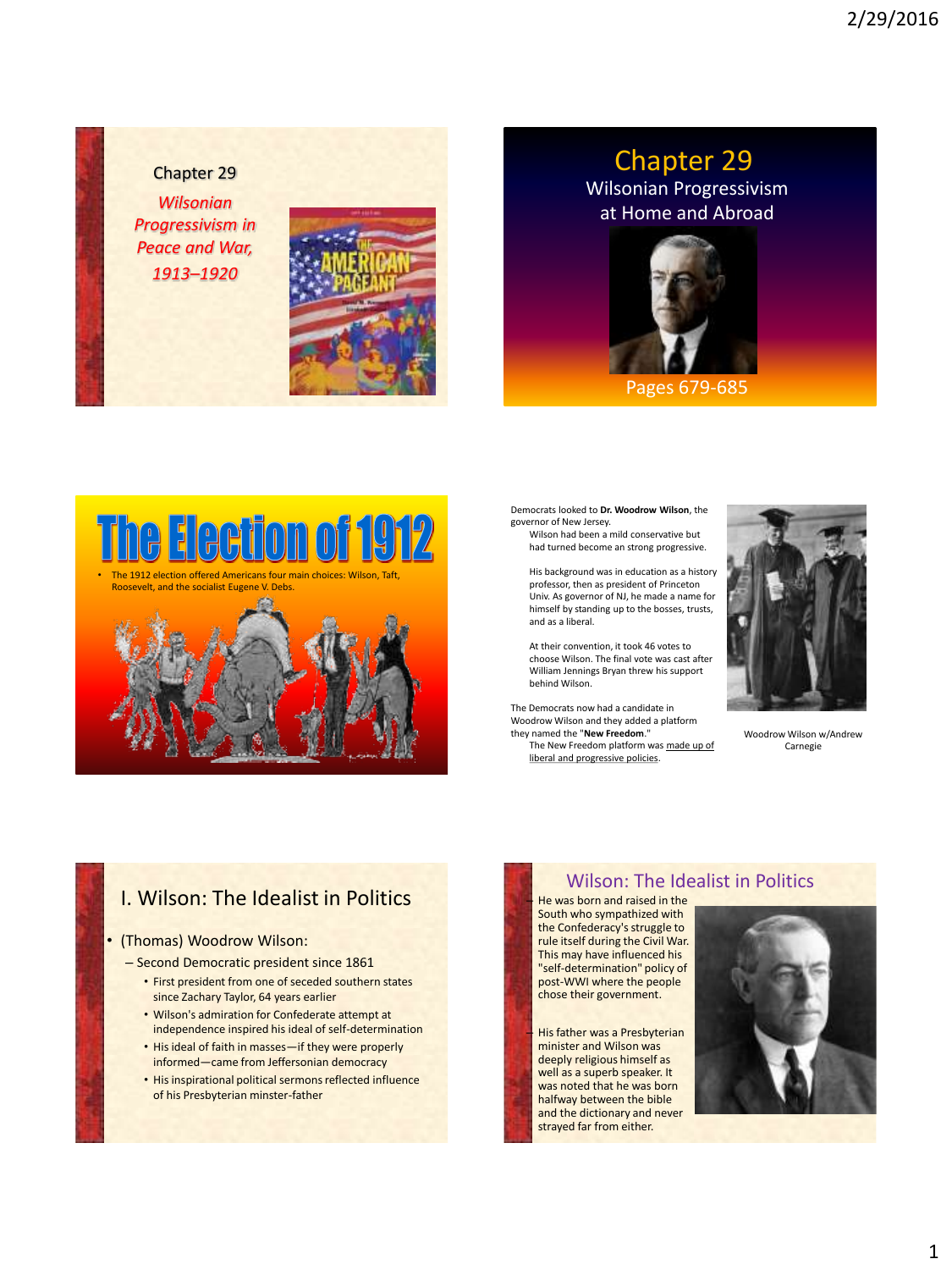Like Teddy Roosevelt, he believed the president should strike out and lead the country.

– BUT, Wilson's personality was very much *un*like Roosevelt.

- Wilson was an idealist, not a pragmatist like TR. He was completely stubborn at times, not budging an inch on his ideals or beliefs. Consequently, his stubbornness meant at times not getting anything done.
- Wilson also was an intellectual who lacked the people's touch. Whereas TR had been loved by the people, Wilson was scholarly and arrogant. Or in other words, whereas TR might stop to have a chat with the people, Wilson might scoff at their ignorance and move on.



### I. Wilson: The Idealist in Politics (cont.)

Wilson convinced that Congress could not function properly unless president provided leadership

Repeated relied on his eloquence to appeal over heads of legislators to the sovereign people

### II. Wilson Tackles the Tariff

#### • Wilson's programs:

– Called for assault on "the triple wall of privilege": the tariff, the banks, and the trusts

#### – He tackled tariff first:

- Summoned Congress into special session in early 1913
- In precedent-shattering move, he did not send his message over to Capitol to be read
- He appeared in person before a joint session of Congress and presented his appeal with stunning clarity and force
- House soon passed major reductions in **Underwood Tariff**

## II. Wilson Tackles the Tariff (cont.)

– When bill challenged in Senate by lobbyists:

- Wilson issued message to public urging them to hold their elected representatives in line
- Public opinion worked; in 1913 Senate approved bill Wilson wanted
- Provided for a substantial reduction of import fees
- Landmark in tax legislation:
	- Using recent 16th Amendment, Congress enacted graduated income tax beginning with moderate levy on incomes over \$3,000 (average wage earner's annual income only \$740)
	- By 1917, revenue from income tax shot ahead of revenue from tariffs

### III. Wilson Battles the Bankers

• Antiquated and inadequate banking and currency system

- Nation's financial structure creaked along under Civil War National Banking Act
	- Most glaring defect was inelasticity of currency (1907 panic) – Since most banks located in New York, hard to mobilize bank reserves elsewhere in times of panic
- Calls for reform supported by Louis D. Brandeis in book: Other People's Money and How the Bankers Use It (1914)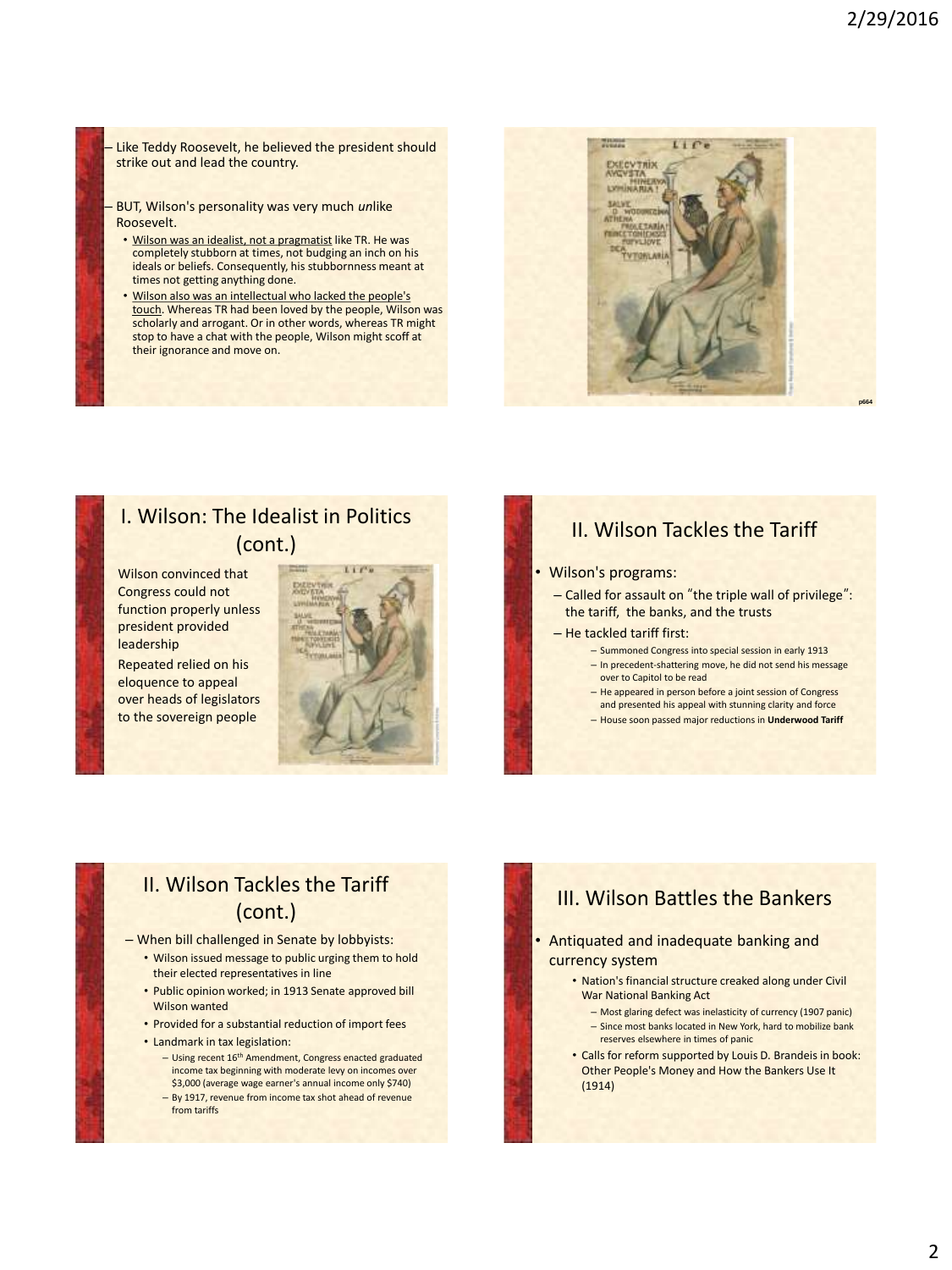## III. Wilson Battles the Bankers (cont.)

- Wilson in June 1913 appeared personally before
- Congress again and called for sweeping bank reform: – Endorsed Democratic proposal for decentralized bank in government hands
- Opposed Republican demands for huge private bank with fifteen branches

#### **Federal Reserve Act (1913):**

- Wilson appealed to the sovereign people
- Most important economic legislation between Civil War and New Deal



## III. Wilson Battles the Bankers (cont.)

#### • Federal Reserve Board:

Appointed by President

•Would oversee nationwide system of twelve regional reserve districts

•Each with its own central bank

•Final authority of Federal Reserve Board guaranteed a substantial measure of public control

•Board would be empowered to issue paper money

- "Federal Reserve Notes"—backed by commercial paper
- Thus amount of money in circulation could be swiftly increased as needed for legitimate requirements of business

### IV. The President Tames the Trusts

- Wilson's third appearance before Congress led to **Federal Trade Commission Act** (1914):
- Presidentially appointed commission could research industries engaged in interstate commerce
- Commission could crush monopoly at source by rooting out unfair trade practices:
	- Including unlawful competition, false advertising, mislabeling, adulteration, and bribery



## IV. The President Tames the Trusts (cont.)

#### – **Clayton Anti-Trust** (1914):

- Increased list of practices deemed objectionable: – Price discrimination and interlocking directorates (where same individual served as director of supposedly competing firms)
	- Achieved through **holding companies** (see Figure 29.1)
- Conferred long-overdue benefits on labor: – Exempted labor and agricultural organization from anti-trust prosecution, while explicitly legalizing strikes and peaceful picketing
	- Samuel Gompers, Union leader, hailed act as Magna Carta of labor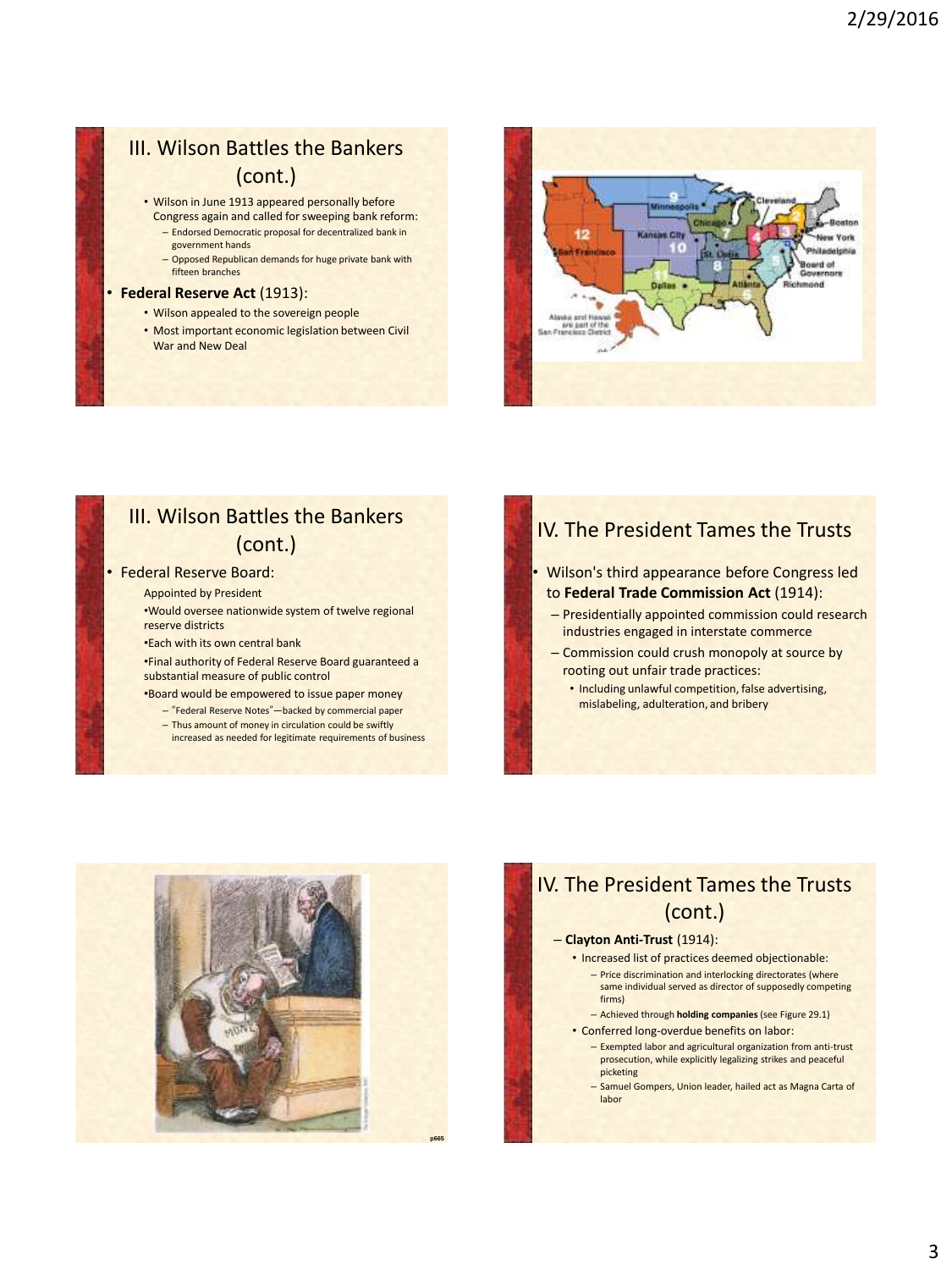



– Other laws benefited rural areas by providing for highway construction and establishment of agricultural extension work in state colleges

## V. Wilson at the Peak (cont.)

**Workers** made gains under the Progressiveminded Wilson.

- La Follette Seaman's Act (1915):
- Required decent treatment and living wage on American merchant ships
- **Workingmen's Compensation Act** (1916):
	- Granted assistance to federal civil-service employees during periods of disability
- 1916: Wilson signed law restricting child labor on products flowing into interstate commerce (but Supreme Court later voided it)

– Wilson named **Louis Brandeis** to the Supreme Court—the 1st Jew to sit on the bench. But, Wilson's Progressivism did *not* reach out to blacks in America. His policies actually moved toward greater segregation.



We may have democracy, or we may have wealth concentrated in the hands of a few, but we cannot have both.

### V. Wilson at the Peak (cont.)

#### • **Adamson Act** (1916):

- Established eight hour day for all employees on trains in interstate commerce, with extra pay for overtime
- Supreme Court:
	- Wilson endeared himself to progressives when he nominated prominent reformer Louis D. Brandeis—first Jew to high court
- Limit on Wilson's progressivism:
	- Stopped well short of better treatment for blacks

### VI. New Directions in Foreign Policy

- Wilson's reaction to earlier foreign policies:
	- In contrast to Roosevelt and Taft, he recoiled at first from aggressive foreign policy
	- Hating imperialism, he was repelled by TR's big-stickism
	- Suspicious of Wall Street, he detested Taft's dollar diplomacy
	- In office only a week, he declared war on dollar diplomacy:
		- Proclaimed government would not support American investors in Latin America and China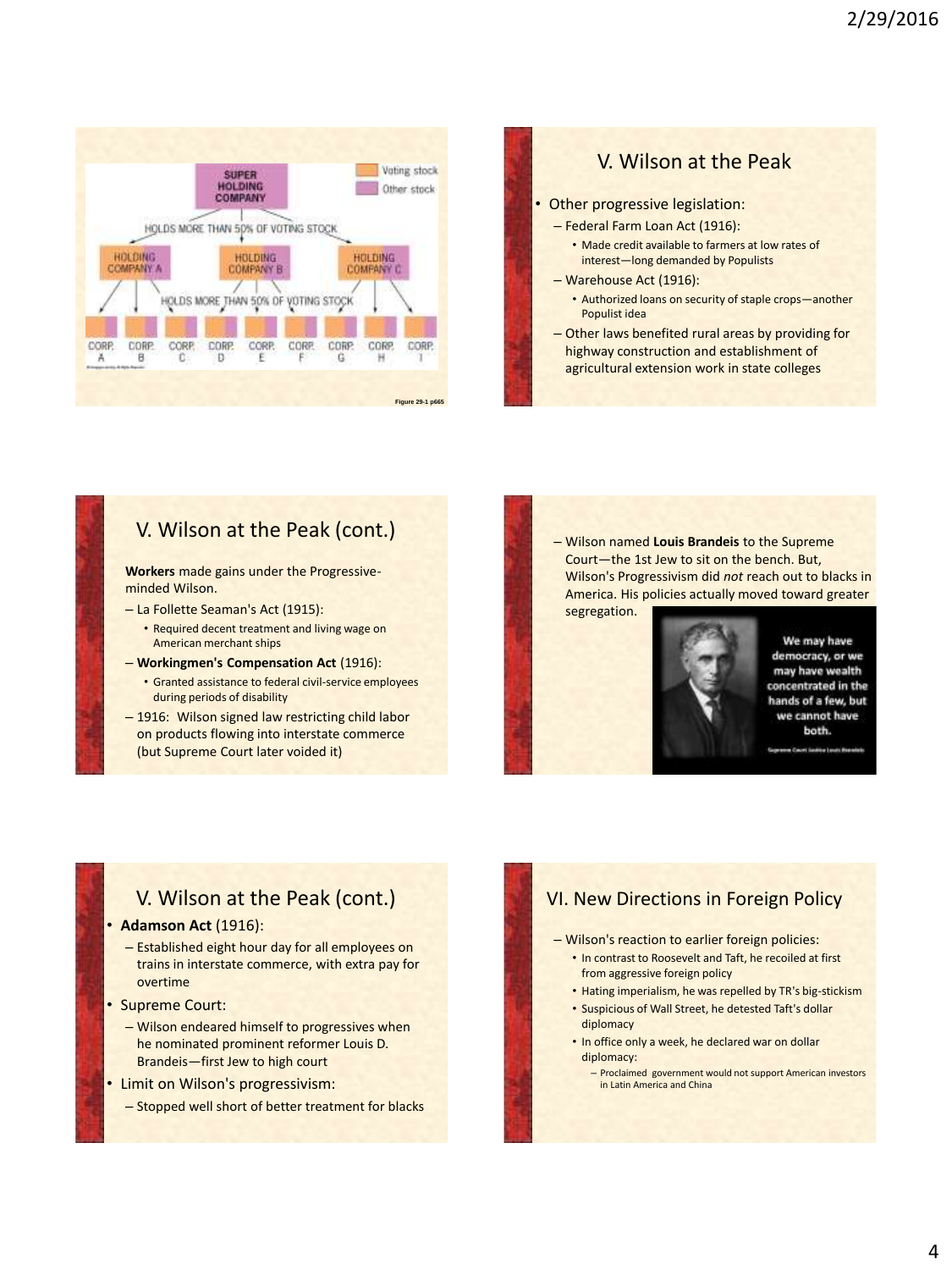### VI. New Directions in Foreign Policy (cont.)

- Persuaded Congress to repeal Panama Canal Tolls Act of 1912 –
	- It had exempted American coastwide shipping from tolls – Thereby provoked sharp protests from injured Britain
- **Jones Act** (1916):
	- Granted Philippines territorial status and promised independence as soon as a "stable government" could be established
	- Wilson's racial prejudices did not expect this to happen for a long time
	- On July 4, 1946—30 years later—United States accepted Philippine independence

## **Emilio Aguinaldo**









## **Puerto Rico: 1898**

- **1900 - Foraker Act.**
	- **PR became an "unincorporated territory."**
	- **Citizens of PR, not of the US.**
	- **Import duties on PR goods**

#### $\div$  1901-1903  $\rightarrow$  the *Insular Cases*.

- **Constitutional rights were not automatically extended to territorial possessions.**
- **Congress had the power to decide these rights.**
- **Import duties laid down by the Foraker Act were legal!**

## **Puerto Rico: 1898**

#### **1917 – Jones Act.**

- **Gave full territorial status to PR.**
- **Removed tariff duties on PR goods coming into the US.**
- **PRs elected their own legislators & governor to enforce local laws.**
- **PRs could NOT vote in US presidential elections.**



 **A resident commissioner was sent to Washington to vote for PR in the House.**

## VI. New Directions in Foreign Policy (cont.)

- Haiti's chaotic political situation caused Wilson to assume more active stance abroad
- Political turmoil climaxed in 1914-1915 when outraged populace literally tore to pieces brutal Haitian president
- Wilson dispatched marines to protect American lives and property
- Marines remained in Haiti for nineteen years making Haiti an American protectorate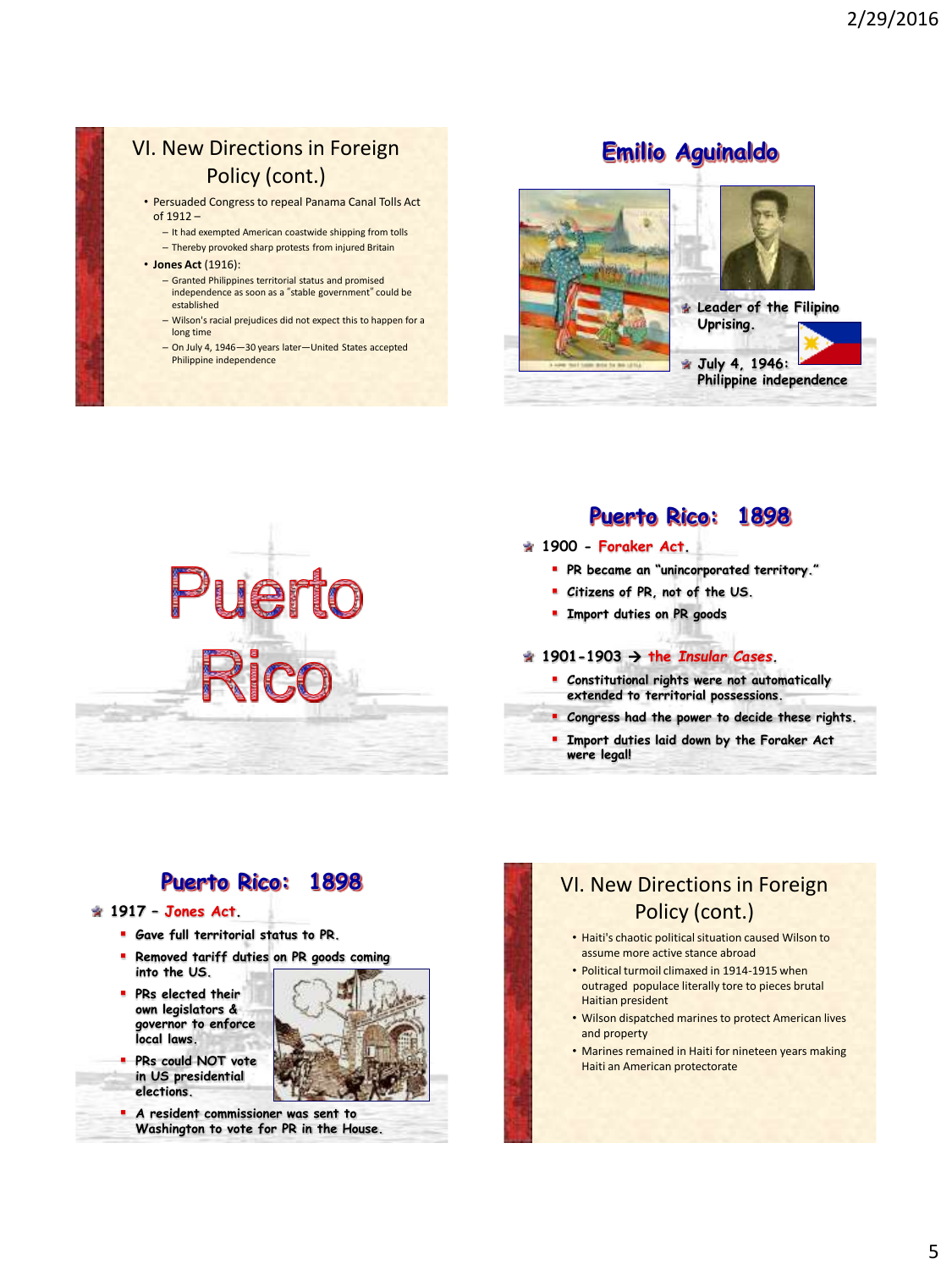

## VI. New Directions in Foreign Policy (cont.)

- In 1916, Wilson used Roosevelt's corollary to Monroe Doctrine and concluded treaty with Haiti:
- » Provided for U.S. supervision of finances and police – In 1916, he sent marines to debt-cursed Dominican Republic
- » Came under American control for eight years – In 1917, United States purchased the Virgin Islands from Denmark
- Uncle Sam tightening its grip in Caribbean Sea, with its vital approaches to Panama Canal (see Map 29.1)



## VII. Moralistic Diplomacy in Mexico

- Mexican revolution (1913):
	- Mexicans resented exploitation by foreign investors
	- In 1913 new revolutionary president murdered and replaced by General Victoriano Huerta:
	- Caused massive migration of Mexicans to United States
	- More than a million Spanish-speaking newcomers came and
	- settled in Texas, New Mexico, Arizona, California
	- Built highways and railroads, followed fruit harvests as pickers
	- Segregated in Spanish-speaking enclaves:
		- » Helped create unique borderland culture that blended Mexican and American folkways

### **U. S. Global Investments & Investments in Latin America, 1914**



## **The Mexican Revolution: 1910s**

- **Victoriano Huerta seizes control of Mexico and puts Madero in prison where he was murdered.**
- **Venustiano Carranza, Pancho Villa, Emiliano Zapata, and Alvaro Obregon fought against Huerta.**
- **The U.S. also got involved by occupying Veracruz and Huerta fled the country.**
- **Eventually Carranza would gain power in Mexico.**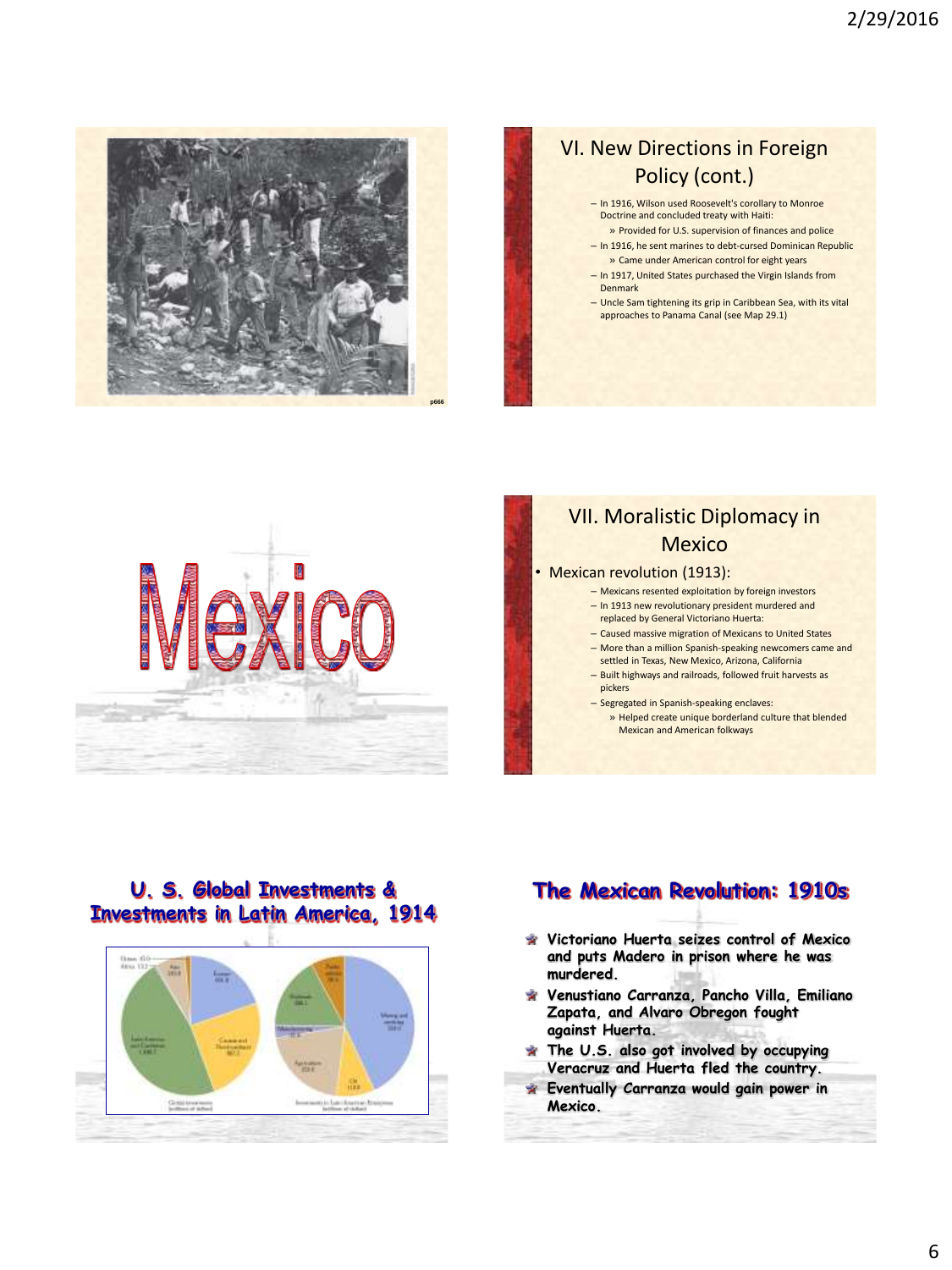



## **Wilson's "Moral Diplomacy"**



**The U. S. should be the conscience of the world.**

**Spread democracy.**

- **Promote peace.**
- **Condemn colonialism.**

## VII. Moralistic Diplomacy in Mexico (cont.)

• Revolutionary bloodshed menaced American lives

- and property in Mexico:
- Hearst called for intervention in Mexico – Wilson again refused to practice diplomacy of his predecessors:
- » Deemed it "perilous" to determine foreign policy "in terms of material interest"
- Wilson tried to steer a moral course in Mexico
- Refused to recognize Huerta's bloody-handed regime
- In 1914 he allowed American arms to flow to Huerta's principal rivals, Venustiano Carranza and firebrand Francisco ("Pancho") Villa

## VII. Moralistic Diplomacy in Mexico (cont.)

#### • **Tampico Incident:**

- Mexico volcano erupted at Atlantic seaport of Tampico in April, 1914:
	- Small party of American sailors arrested
	- Mexicans released captives and apologized
	- Refused demand by U.S. admiral for 21-gun salute
	- Determined to eliminate Huerta, Wilson asked Congress for authority to use force against Mexico
	- Before Congress could act, Wilson had navy seize port of Veracruz to block arrival of German weapons

## VII. Moralistic Diplomacy in Mexico (cont.)

- Shooting conflict avoided by offer of mediation from ABC powers—Argentina, Brazil, and Chile
- Huerta collapsed in July 1914 under pressure from within and without
- Succeeded by his archival, Venustiano Carranza who resented Wilson's military meddling
- "Pancho" Villa, chief rival to President Carranza, – Killed 16 American mining engineers traveling through northern Mexico in January 1916
	- One month later, Villa and his followers crossed border into Columbus, New Mexico and murdered another 19 Americans